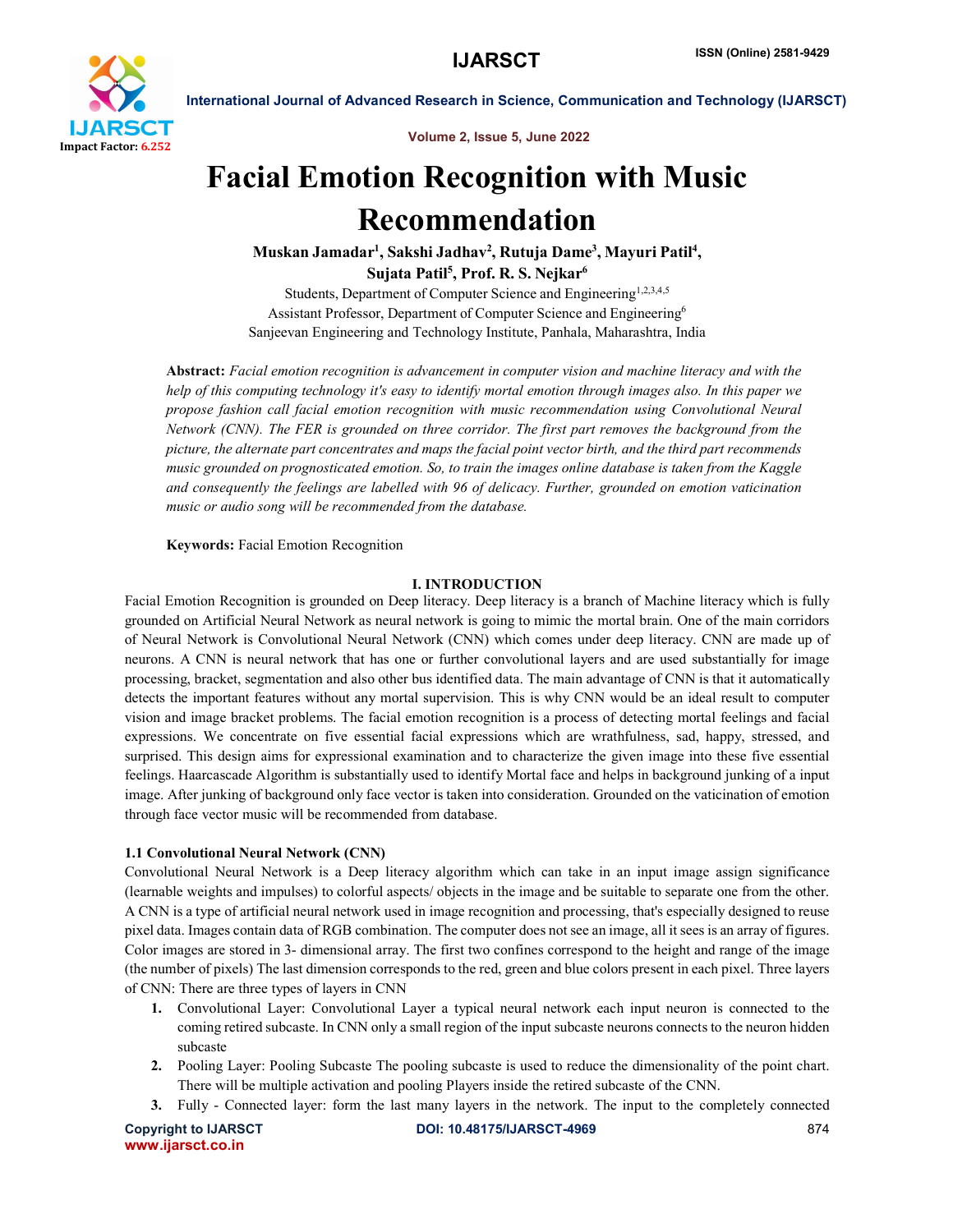

#### Volume 2, Issue 5, June 2022

subcaste is the affair from the final Pooling of convolutional subcaste, which is smoothed. and also fed into the completely connected subcaste. This is how CNN works with image processing in facial discovery.



### 1.2. Haar Cascade Algorithm

Haar cascade algorithm is used to identify faces in an image or a real time videotape. Haar cascade is a Machine literacy grounded approach where a lot of positive and negative images are used to train the classifier

Working of Haar cascade in image processing A Haar- suchlike point considers conterminous blockish regions at a specific position in discovery window, Sum up the pixels intensities in each region and calculates the difference between these totalities. This difference is also used to classify subsections. of image. Positive images contain the images which want our classifier to identify. Negative images don't contain the object we want to descry. With our design directory structure reviewed, we will move on to apply our Haar cascade in real time with Open CV.

#### A. Frontal Face Detector

A facial recognition system uses biometric to map facial features from a image or video. It compares the information with database known faces to find a match.

#### II. LITERATURE REVIEW

Facial expression is a common signal for all humans to convey the mood, facial emotion recognition using Convolutional Neural network (FERC) (1) Ninand Mehendale said that with the recent advancement in Computer Vision and machine learning it is. possible to descry emotion from images but the methodology of the same is relatively tricky and may beget to be the time- consuming process. Meharabian A Nonverbal Communication, Routledge, London (2). Mehrabian said that indeed through our Society Subtly discourage the Verbal expression of emotion utmost of us, the presumably Conferring to our places no way the less manage to express likes dislikes status differences personalities as well weakness in non-verbal ways using Oral expression gesture posture and movements the book was published in 2017. [3] Bartlett M, Little worth G, Viral E, Lee K, Cetin M, Ercil A, Magellan J (2008) Says that the computer vision field has advanced to the point that we are now able to begin to apply automatically facial expression recognition system to import research questions in behavioral science. The Machine perception lab at UC san Diego has developed as a system based on machine learning for fully automated detection of 30 actions from the facial action coding system (FACS). Data mining spontaneous facial behavior with automatic expression coding. In: Esposito A, Bourbakis NG, Avouris N, Hatzilygeroudis I (Eds) Verbal and nonverbal features of human– human and human–machine interaction. Springer, Berlin, pp. 1–20.[4]. Russell JA (1994) is there universal recognition of emotion from facial expression? A review of the cross-cultural studies. Psychol Bull 115(1):102 Russell says that Emotion is universally recognized from facial expressions. A review of the methods used in that research raises questions of its ecological, convergent, and internal validity forced-choice response format, within subject design, preselected photographs of posed facial expression and other feature o method are each problematic. When they are altered less supportive or non-supportive results occurs.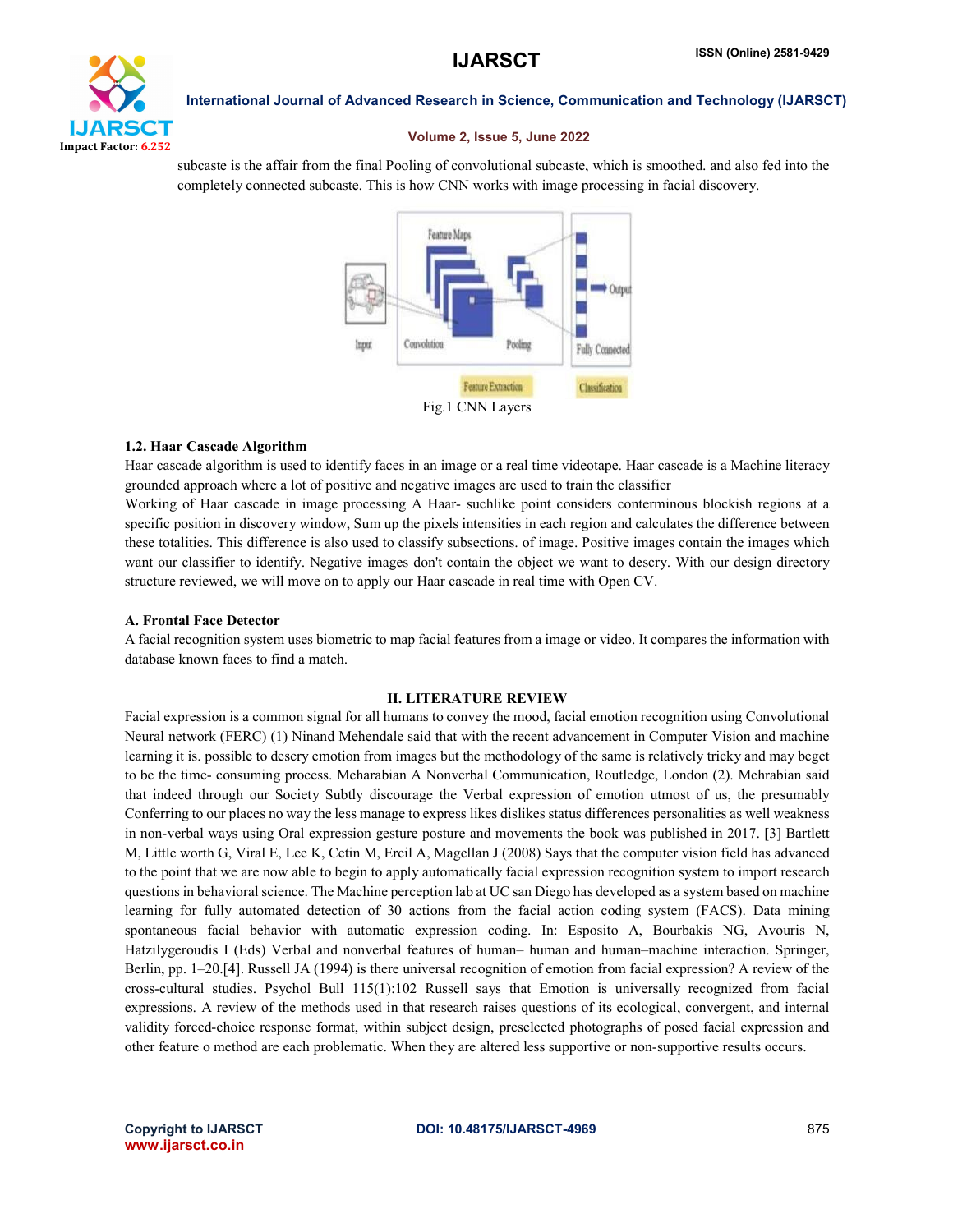

#### Volume 2, Issue 5, June 2022

#### III. IMPLEMENTATION

#### 3.1 Modules Description

This is the 4-step process. In the first, we load the XML file for detecting the presence of faces and then we retain our network with our images on 5 different categories. After that, we import the label\_image.py program and set up everything in real time. The modules are as follows:

- 1. Retraining the Network- TensorFlow Image.
- 2. Classifier Implementation of HAAR CASCADES.
- 3. Importing the Re-trained Model and Detection of Facial Emotion
- 4. Music Recommender.

Step 1: Retraining the Network-TensorFlow Image Classifier.

We're going to produce an image classifier that identifies whether a person is happy, sad and so on. And also show this textbook on the OpenCV window. This step will correspond of several sub-steps We need to first produce a directory named images. In this directory, produce 5 or 6sub-directories with names like happy, sad, angry calm, and neutral. Now fill these directories with separate images by downloading them from the internet., in "Happy" directory, fill only those images of a person who are happy. Now run the "face-crop.py" program. To retrain the network, we will be using Mobile net Model which is relatively fast and accurate.

### Step 2: Implementation of HAAR CASCADES.

We'll be using the "Frontal Face Alt" classifier for detecting the presence of face in the webcam. This train includes with this depository. Next, we've the task to load this train, which can be set up in thelabel.py program. Everything can be set with thelabel.py program. In this process, background of an image or videotape is completely removed and only face vector is considered as a farther input.

Step 3: Importing the Re-trained Model and Detection of Facial Emotion.

For detecting the emotion, we've put everything under a train (say "label tf. py") from where we can get everything. It'll open a new window of Open CV and also identifies the facial expression.

#### Step 4: Music Recommendations

It suggests music by rooting different facial feelings of a person.



Fig. 2. System Architecture

www.ijarsct.co.in

Copyright to IJARSCT DOI: 10.48175/IJARSCT-4969 876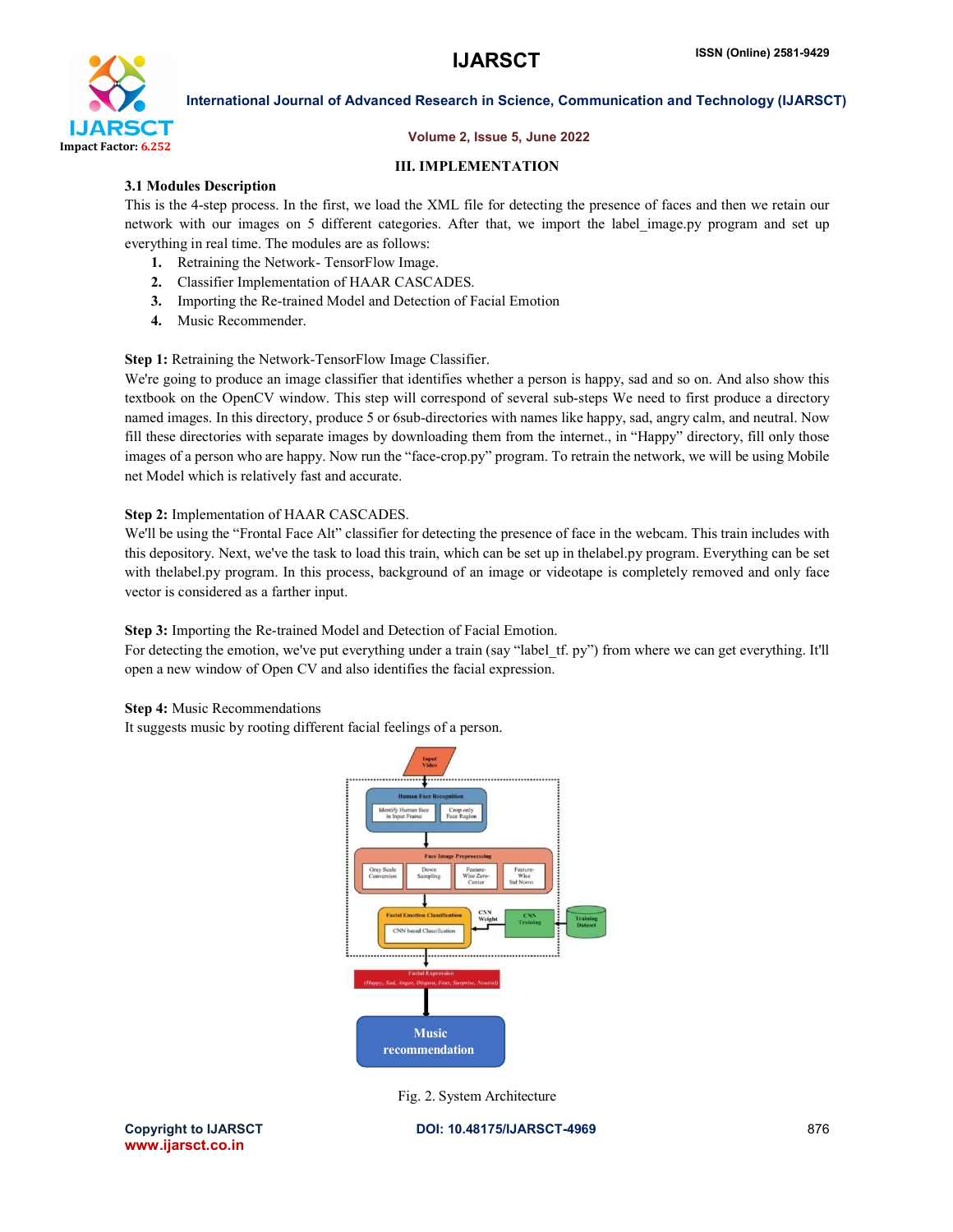

#### Volume 2, Issue 5, June 2022

#### IV. METHODOLOGY

Convolutional neural network (CNN) is the most popular way of assaying images. CNN is different from a multi-layer perceptron (MLP) as they've hidden layers, called convolutional layers. The proposed system is grounded on a twoposition CNN frame. The first position recommended is background junking, used to prize feelings from an image, the conventional CNN network module is used to prize primary expressional vector (EV). The expressional vector (EV) is generated by tracking down applicable facial points of significance of the input image fed to the first- part CNN (used for background junking) generally consists of shapes, edges textures, and objects along with the face. The edge sensor, circle sensor, and corner sensor pollutants are used at the launch of the convolutional subcaste 1. Once the face has been detected, the alternate- part CNN sludge catches facial features, similar as eyes, cognizance, lips, nose, and cheeks. The edge discovery pollutants used in this subcaste. The alternate- part CNN consists of layers with  $3 \times 3$  kernel matrix. These figures are named between 0 and 1 originally. These figures are optimized for EV

#### 4.1. Train the Model

We've trained the model using Convolutional network for accurate vaticination. This trained model to each and every emotion will assign the markers emotion for each and every emotion generates an n- dimensional array of pixels of the test images. We've taken online dataset from Kaggle and Created Which Contains past a Csv train too. All training & testing After prosecution this csvfile is one formerly divided into two different lines for training and other for testing Captured the image is honored the feelings.

### 4.2. Face Detection and Image Processing

In this module, we will be using the "Frontal Face Alt" classifier for detecting the presence of face in the webcam. This train includes with this depository. Next, we've the task to load this train, which can be set up in thelabel.py program. Everything can be set with thelabel.py program. In this process, background of an image or videotape is completely removed and only face vector is considered as a farther input. Real- time videotape is captured using the camera at the rate of 30 frames per second(fps). The frames are in BGR (Blue Green Red) format. It's converted into greyscale format which makes computing easy.



Fig.3. Conversion RGB image to gray scale image

#### 4.3. Capturing and Recognizing Emotion

Further web cam gets enabled and videotape streaming gets started. Once the videotape streaming gets started face will be detected through web cam after preprocessing. After the discovery of the face, it'll label the mortal feelings according to its probability generation. Further it quantifies the emotion that how important percent the person is happy, angry, sad or stressed. After this process, it'll be diverted to the music recommendations.

#### 4.4. Music Recommendations

It suggests music by rooting different facial feelings of a person. The song's will be played from the detected emotion. The feelings are assigned to every song. When the emotion is transferred the separate song and the feelings are numbered are arranged and assigned to every song still, we can use numerous kinds of models to recommend because of their delicacy and we're using a fisher face that contains the PCA and LDA algorithms so it gives the delicacy better than other algorithms. And for the sound medium we're using the palm sound and with frequency and duration it the generally used python library for introductory sound playing for the medium. attained are being compared the values that are present as a threshold.

www.ijarsct.co.in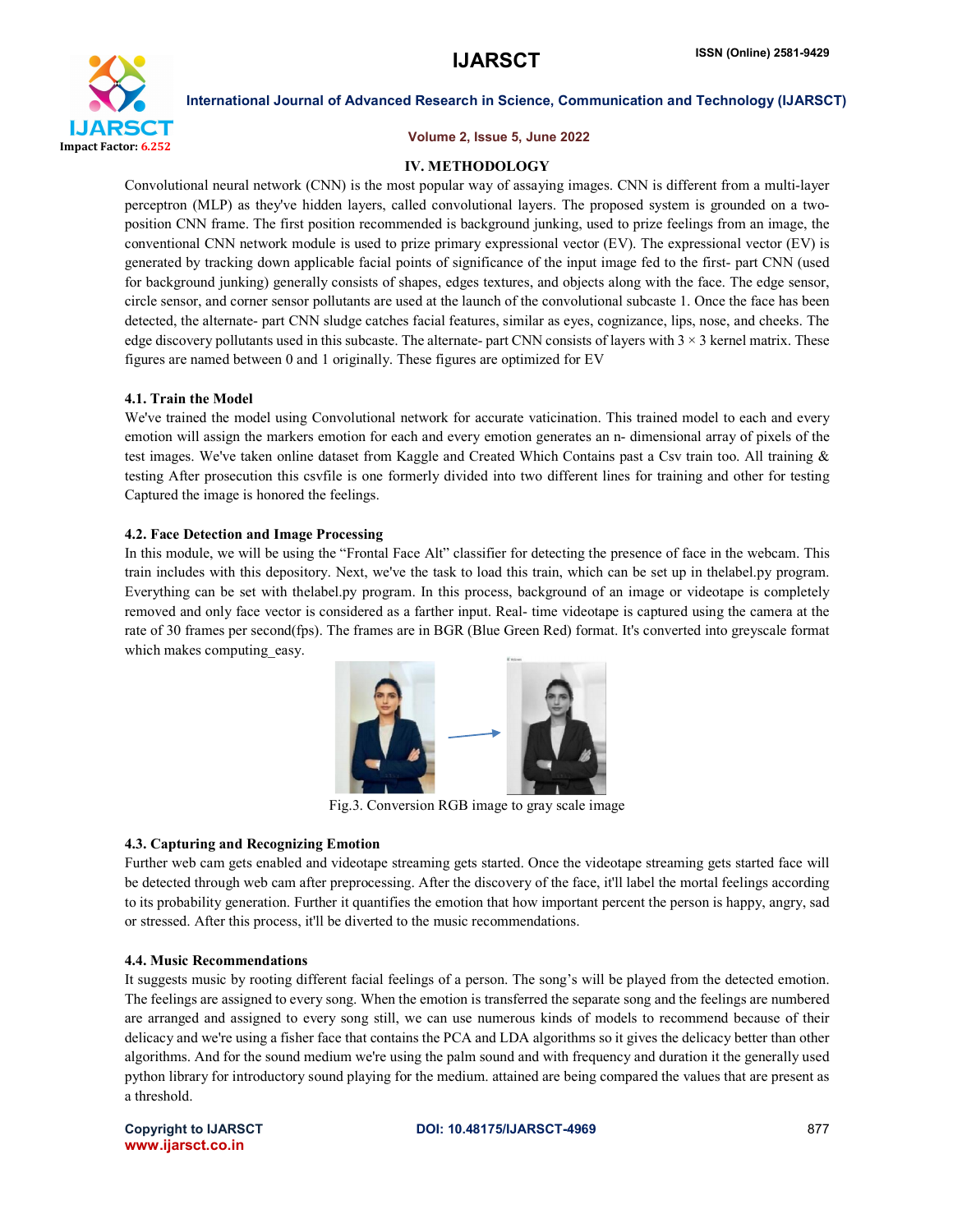

#### Volume 2, Issue 5, June 2022

### V. HARDWARE AND SOFTWARE DETAILS

Processor Intel CORE i5 processor with minimal GHz speed. RAM Minimum 4 GB. Hard Fragment Anaconda It's a free and open- source distribution of the Python and R programming languages for data wisdom and machine literacy related operations (large- scale data processing, prophetic analytics, scientific computing), that aims to simplify package operation and deployment. Package performances are managed by the package operation system conda. The Anaconda distribution is used by over 6 million druggies, and it includes further than 250 popular data wisdom packages suitable for Windows, Linux, and MacOS.Spyder Spyder (formerly Pydee) is an open- source cross- platform integrated development terrain (IDE) for scientific programming in the Python language. Spyder integrates NumPy, SciPy, Matplotlib and Python, as well as other open- source software. It's released under the MIT license. Spyder is extensible with plugins, includes support for interactive tools for data examination and embeds Python-specific law quality assurance and soul-searching instruments, similar as Pyflakes, Pylint and Rope. It's available cross-platform through Anaconda, on Windows with WinPython and Python(x, y), on macOS through MacPorts, and on major Linux distributions similar as Arch Linux, Debian, Fedora, Gentoo Linux, open SUSE and Ubuntu.

#### VI. RESULT AND DISCUSSION

To dissect the performance of the algorithm, extended Cohn – Kanade expression dataset was used originally. Dataset had only 486 sequences with 97 apers, causing delicacy to reach up to 45 outside. To overcome the problem of low efficiency, multiple datasets were downloaded from the Internet and also author's ow filmland at different expressions were included. As the number of images in dataset increases, the delicacy also increased. We kept 70 of 10K dataset images as training and 30 dataset images as testing images. In all 25 duplications were carried out, with the different sets of 70 training data each time. Eventually, the error bar was reckoned as the standard divagation. the optimization of the number of layers for CNN. For simplicity, we kept the number of layers and the number of pollutants, for background junking CNN (first- part CNN) as well as face point birth CNN (the alternate- part CNN) to be the same. In this study, we varied the number of layers from 1 to 8. We set up out that maximum delicacy was attained around. It wasn't veritably intuitive, as we assume the number of layers is directly commensurable to delicacy and equally commensurable to prosecution time. Hence due to maximum accuracy attained with 4 layers; we named the number of layers to be 4. The prosecution time was adding with the number of layers, and it wasn't adding significant value to our study. the number of filters optimization for both layers. Again, 1 – 8 filters were tried for each of the four- subcaste CNN networks. We set up those four filters were giving good delicacy. Hence, FERC was designed with four layers and four filters. As an unborn compass of this study, experimenters can try varying the number of layers for both CNN singly. Also, the vast quantum of work can be done if each subcaste is fed with a different number of flters. This could be automated using waiters. Due to computational power limitation of the author, we didn't carry out this study, but it'll be largely appreciated if other experimenters come out with a better number than 4(layers),

#### VII. CONCLUSION

FERC is a new way of facial emotion discovery that uses the advantages of CNN and supervised literacy (doable due to big data). The main advantage of the FERC algorithm is that it works with different exposures (lower than 30°) due to the unique 24- number long EV point matrix. The background junking added a great advantage in directly. determining the feelings. FERC could be the starting step, for numerous of the emotion- grounded operations similar as lay sensor and also mood- grounded literacy for scholars, etc.

#### **REFERENCES**

- [1]. Facial Emotion Recognition using CNN (FERC), Springer Nature Switzerland AG 2020, Ninad Mehendale.
- [2]. Mehrabian A Nonverbal communication. Routledge, London Mehrabian, published in 2017.
- [3]. Bartlett M, Little worth G, Viral E, Lee K, Cetin M, Ercil A, Movellan J (2008) In: Esposito A, Bourbakis NG, Avouris N, Hatzilygeroudis I (eds) Verbal and nonverbal features of human–human and human– machine interaction. Springer, Berlin, pp. 1–20.
- [4]. Russell JA (1994) Is there universal recognition of emotion from facial expression? A review of the crosscultural studies. PsycholBull115(1):102Russel

www.ijarsct.co.in